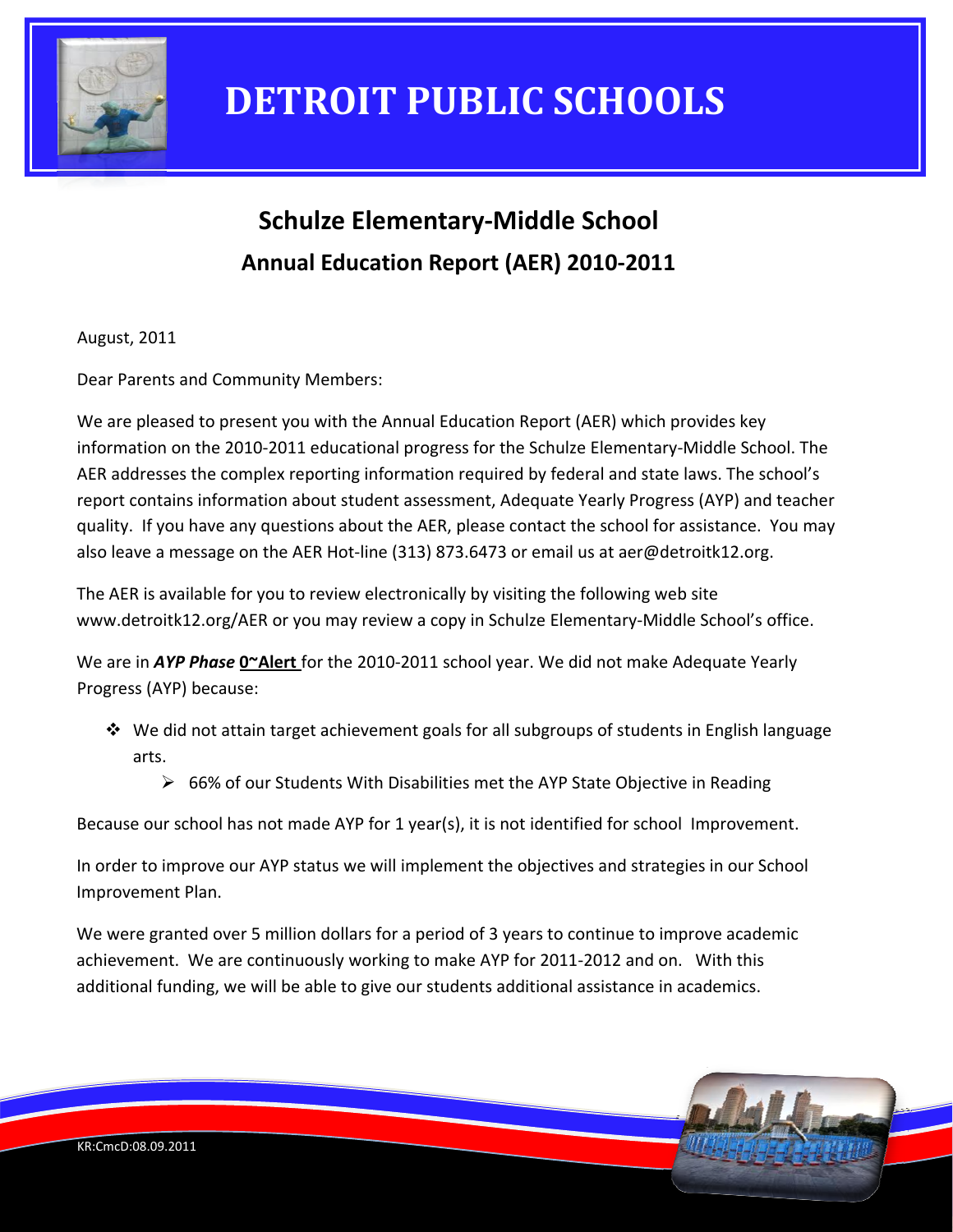

Since parents are one of our most valuable assets, we are implementing our Parent University through our Literacy Coach, Numeracy Coach, LSCO, McAuley Health Clinic, and community partners. Parents can join our LSCO and be a part of our Title One committee. Parents will receive training in how to assist their students in mathematics and reading/language arts as well as parenting and other essential life skills. Parents will also receive technology training and will have access to computers in our media center.

State law requires that we also report additional information.

### **Process for assigning pupils to the school**

During the 2009‐2010 school year, students were required to live within the boundary of the school to which they were assigned.

During the 2010‐2011 school year Open Enrollment Detroit Public Schools implemented the "Open Enrollment Initiative. This initiative allows students to elect to attend any Detroit Public School without being required to live within the boundary for that school. The "Open Enrollment Initiative" does not apply to the Examination High Schools, or Application Schools. Parents may enroll their child (ren) in the school of their interest as long as the school has not reached capacity for their particular grade. Enrollment preference is given to students who live within the boundary of a school. It should also be noted that transportation will not be provided for students who select a school outside of the boundary of their home school. Open Enrollment Initiative resources can be found on our web-site at: http://detroitk12.org/resources/prospective\_students/

#### **School Improvement Status**

| Year      | <b>School Improvement Status</b> |  |
|-----------|----------------------------------|--|
| 2010-2011 | AYP Not Met $\sim N/A$           |  |
| 2009-2010 | AYP Met $\sim$ N/A               |  |

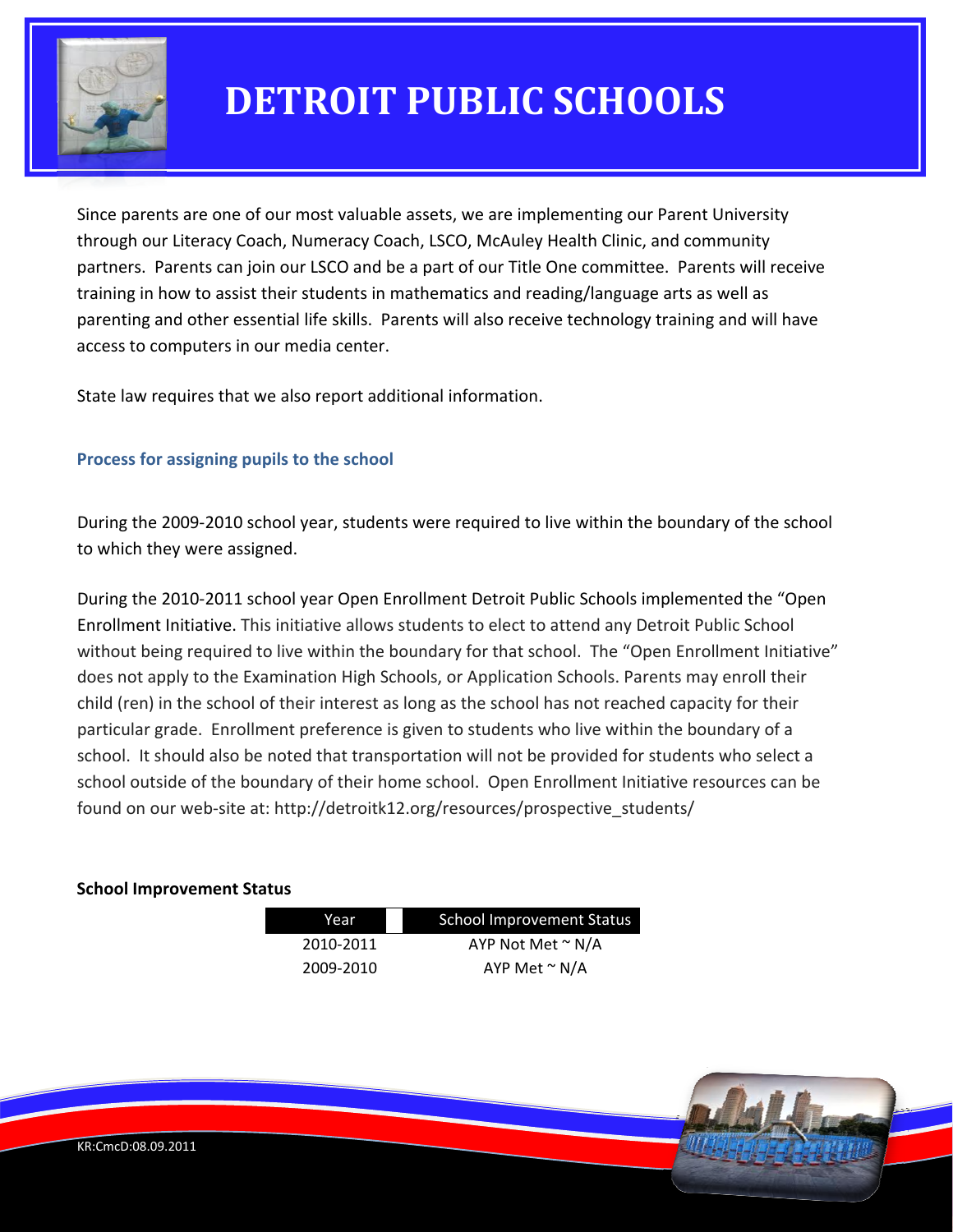

#### **Detroit Public Schools' Core Curriculum:**

Consistent with the District academic plan, **Excellent Schools for Every Child,** there are aggressive plans to accelerate the rate of student achievement and to ensure that students graduate with the academic and social skills necessary for success in college and the workplace.

#### **Specific curriculum actions include:**

\*alignment of the curriculum, lessons planning and pacing calendars to national and state standards

\*ensuring that material and texts and supplemental resources and used in the classroom are directly linked to and with the grade expectations

\*defined grade level expectations to create alignment throughout the school

\* Administration and review of quarterly benchmark assessments for students in grades 3‐12

\*use pre‐intervention tools such as the Dynamic Indicator of Basic Early Literacy Skills (DIBLES) to access language fluency for students on grades Prek‐2 to ensure literacy foundation for reading success

\*use of the data (both formal and informal) to inform teaching strategies and professional development needs for staff, including but not limited to, teachers and administrators

\*focused professional development on the use of appropriate curriculum and teaching strategies, monitoring results and developing the interventions for re-teaching, as necessary

\*use technology (Learning Village/an on‐line instructional management system) as a tool to manage instruction and teacher practice

#### **Access to the Core Curriculum**

The instructional strategies and grade level expectations are aligned to the state standards and the NAEP. This represents the core curriculum which is supported by the texts, materials, computer soft ware and other school level resources used daily in the classrooms. All of the professional development activities are aligned to the core curriculum.

The implementation is a process delineated in the District Plan **Excellent Schools for Every Child**. This plan serves as the framework for each school's academic achievement plan. The frequent monitoring of

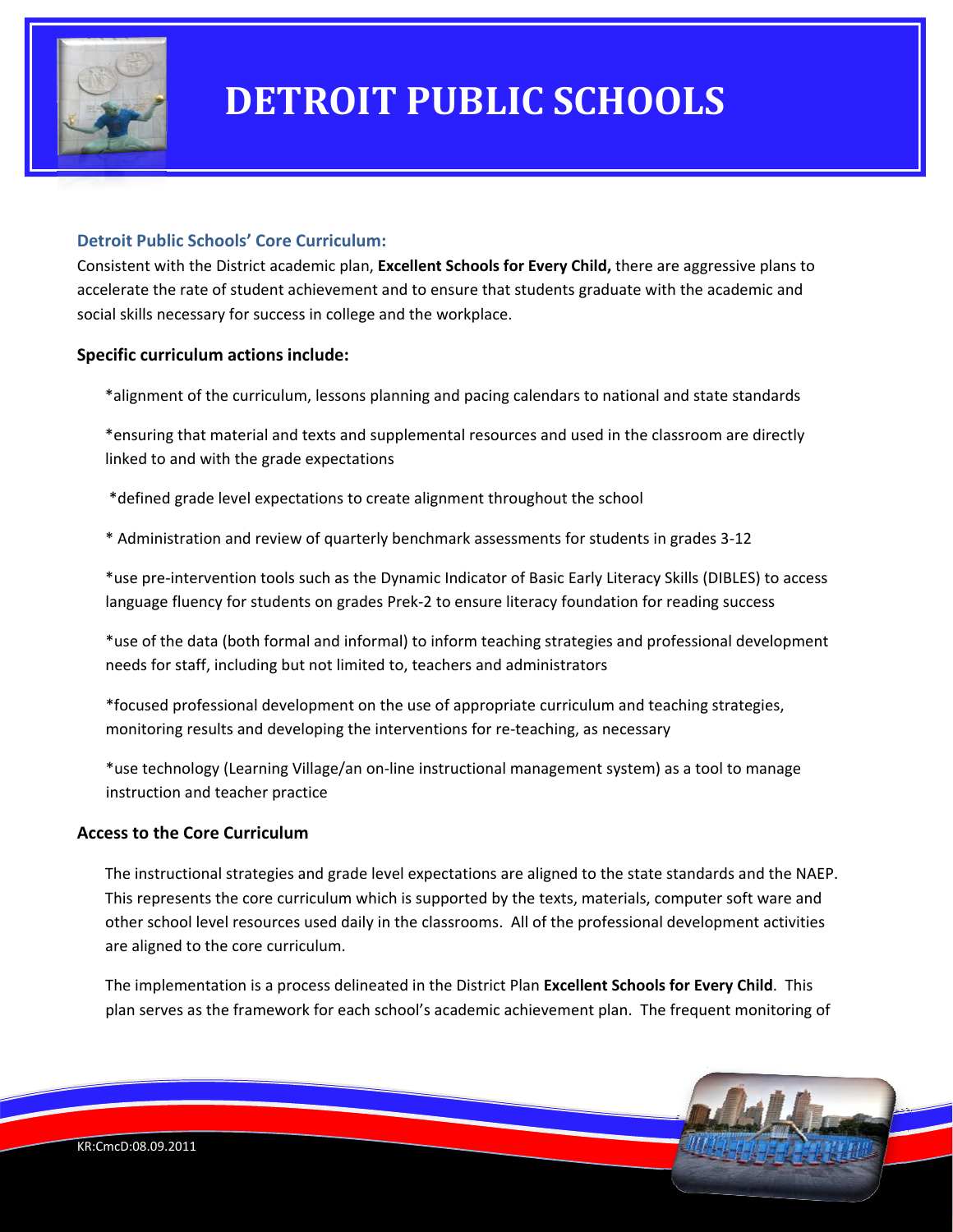

the implementation of these plans is conducted by the school diagnostic visits, review of the benchmark assessments, use of the teacher evaluation tool and adherence to the pacing calendar.

The variances from the state plan can be found in the grade level expectations which are also aligned to the higher standards of NAEP.

A Summer Parent University is offered with classes to increase parenting skills, early childhood literacy, adult literacy and GED. During the school year, the Regional Parent Resource Center are a vehicle for parents and other community member to participate in regular and on‐going informational and participatory sessions focused on curriculum and instruction. Learning Village (an on line instructional management system)

Web updates and semi-annual progress reports are also a means to disseminate information to parents and community.

Detroit Public Schools Core Curriculum is currently under revision. Pacing Charts and Curriculum guided will be posted to the Academic Affairs page of our web-site in the near future.

#### **Parent Engagement**

\*Use the technology portal for parents to view daily lessons and to communication with teachers.

\*implement and follow through with the parent contracts.

\*increase the Volunteer Reading Corps from approximately 5000 volunteers this year to 10,000 for next school year.

\*use the Parent Resource Center to engage parents in innovative workshops and session that are practical and will result in parent support to students at home.

#### **Student Achievement Results**

Aggregate Student Achievement Results and Detroit Public Schools Quarterly Benchmark Assessment in Reading and Mathematics for Schulze Elementary‐Middle School can be found on the Detroit Public Schools' web-page at the Research, Evaluation and Assessment site at <http://detroitk12.org/data/rea/>. The following reports are available:

- District Profile Report
- Combined School Profile Reports
- Individual School Profile Reports